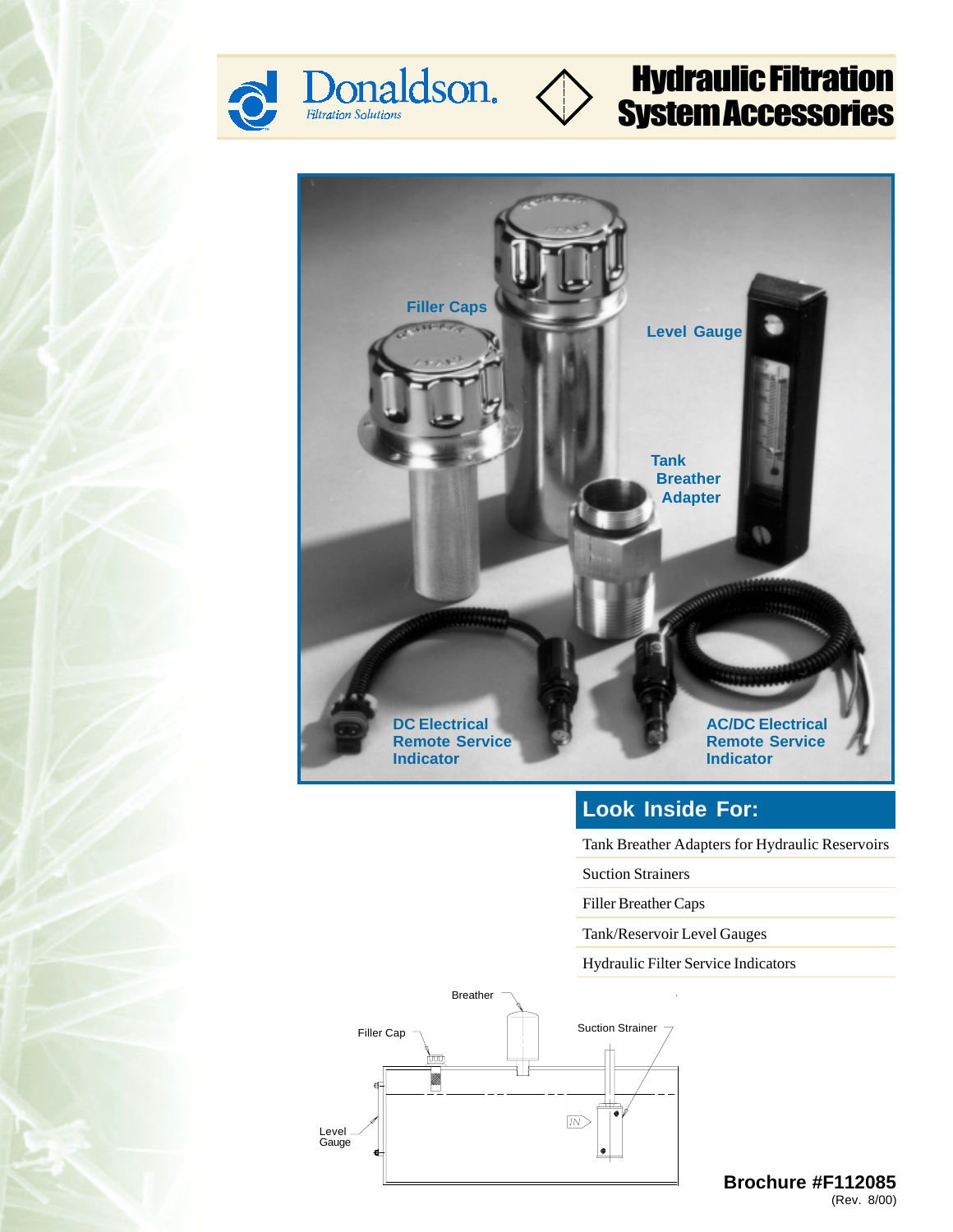## **Threaded Adapters for Creating Tank Breather Requirement**



#### **Application**

Adapting your hydraulic reservoir with a Donaldson breather filter...

- Reduces your parts inventory;
- Improves your filtration to extend equipment life;
- Lengthens filter service intervals.

To create a tank breather, choose either of the two threaded adapters below, then select a breather spin-on filter based on your desired efficiency level, filter dimensions and the maximum rate of reservoir drawdown or air exchange rate. As a rule of thumb, clean pressure drop should be limited to  $0.18 \text{ psi}/5$ " H<sub>2</sub>O.

#### **Installation Tips**

A pipe flange, weld collar, or half coupling may be used to connect the breather adapter to the reservoir. Make sure that air cannot leak around the adapter. When mounting on the side of the reservoir, make sure the installation is as high as possible to stay above the surface of the fluid.

#### **Maintenance Tips**

Change the filter after each 500 hours of operation. More frequent replacement may be required when operating in heavily contaminated areas such as grinding operations, primary metal mills, and on mobile equipment. Under such conditions, Donaldson recommends replacement every 250 hours.

#### **Breather Adapters**

| Part<br><b>Number</b> | in             | Length<br>m <sub>m</sub> | <b>Male Pipe</b><br><b>Thread</b> | <b>Element</b><br><b>Attachment</b><br><b>Thread</b> |
|-----------------------|----------------|--------------------------|-----------------------------------|------------------------------------------------------|
| P173544               | $2\frac{1}{2}$ | 57                       | $\frac{3}{4}$ " NPT               | 1"-12 UNF-2A                                         |
| P173545               | 3              | 76.                      | $1\%$ " NPT                       | 1%"-16 UN-2A                                         |



### **Replacement for Schroeder ABF3/10**



P538455 Spin-on Breather & Adapter P538532 Spin-on Breather only



### **& Media Type Number Series in mm in mm scfm gpm for P173545 Adapter**

**Breather Spin-on Filters**

| 3µ Nominal,<br>Cellulose          | P550386<br>P550250                         | LPS <sub>05</sub><br>LPS <sub>05</sub>                      | 7<br>11       | 178<br>279        | 5<br>172<br>5<br>172             | 35<br>42       | 262<br>314        |
|-----------------------------------|--------------------------------------------|-------------------------------------------------------------|---------------|-------------------|----------------------------------|----------------|-------------------|
| 3µ Absolute,<br>$Surface^{\circ}$ | P <sub>169430</sub><br>P167832             | HBK05<br>HBK05                                              | 7<br>11       | 178<br>279        | 5<br>172<br>5<br>172             | 35<br>42       | 262<br>314        |
| 5µ Absolute.<br>$Surface^{\circ}$ | P167162<br>P165762                         | HBK05<br>HBK05                                              | 7<br>11       | 178<br>279        | 5<br>172<br>5<br>172             | 59<br>64       | 440<br>479        |
| 10µ Nominal,<br>Cellulose         | P550388<br>P550251<br>P550253 <sup>2</sup> | LPS <sub>05</sub><br>LPS <sub>05</sub><br>LPS <sub>05</sub> | 7<br>11<br>11 | 178<br>279<br>279 | 5<br>172<br>5<br>172<br>5<br>172 | 59<br>64<br>43 | 440<br>479<br>321 |
| 13µ Absolute,<br>Synteg           | P165875<br>P165876                         | HBK05<br>HBK05                                              | 7<br>11       | 178<br>279        | 5<br>172<br>5<br>172             | 59<br>64       | 440<br>479        |
| for P173544 Adapter               |                                            |                                                             |               |                   |                                  |                |                   |
| 3µ Nominal,<br>Cellulose          | P551550                                    | LPS <sub>04</sub>                                           | 5             | 172               | 3.7<br>96                        | 15             | 112               |
| 10µ Nominal,                      | P551551                                    | LPS <sub>04</sub>                                           | 5             | 172               | 96<br>3.7                        | 23             | 172               |

**Efficiency Part Filter Length Outer Dia. Flow 1**

| $10\mu$ Norminal, PSS1SS1 LPS04   S 17Z<br>Cellulose         | P550255 LPS04 9 229 |  | 90 / ن<br>3.7 96 | 20 IZ<br>28 216 |  |
|--------------------------------------------------------------|---------------------|--|------------------|-----------------|--|
| 25µ Nominal, P551554 <sup>2</sup> LPS04   5 172<br>Cellulose |                     |  | 3.7 96           | - 10 - 77       |  |

#### **NOTES:**

(1) Based on a maximum pressure drop of 5"  $H<sub>2</sub>O/ 0.18$  psi through a clean filter. (2) Water Absorbing Filter. Absorbs approximately 6.6 oz/198 ml of water @ 5 gpm to 10 psi

**2 • Hydraulic System Accessories**

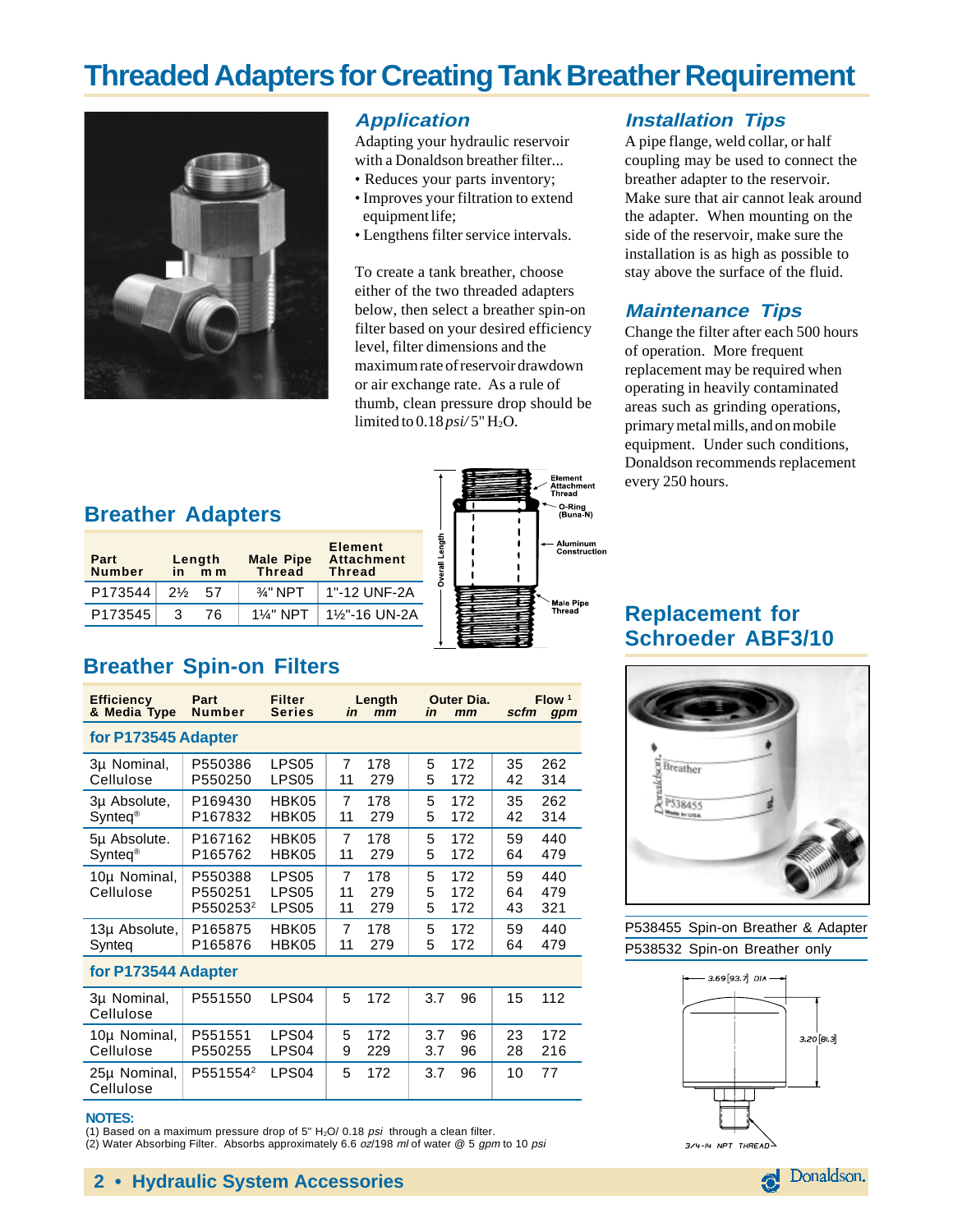## **Suction Strainers for Filtering Hydraulic Reservoirs**



#### **Features**

Flow Range: 0-100 *gpm* / 0-389.5 *l***/**min

½" NPTF to 3" NPTF

Meets J.I.C. Standards

One piece construction

Available with or without relief valve

Stainless steel pleated 100 mesh/140µ screen

Plated perforated steel center core epoxy bonded to heavy gauge connector and end caps

Reusable! Clean by swishing in non-caustic solvent, then blow from inner diameter to outer diameter with compressed air.

#### **Application**

The Donaldson Suction Strainer filters petroleum-based hydraulic fluids, phosphate esters, water glycols, lubricating oils, coolants, fuels and water in fluid reservoirs, sumps, and similar applications.



#### **Suction Strainer Dimensional Specifications & Performance**

| with NO<br>relief valve | with 3 psi<br>relief valve | <b>NPTF</b><br><b>Pipe Size</b> | A (Diameter)<br><b>in</b> | m <sub>m</sub> | B (Length)<br><b>in</b> | m <sub>m</sub> | Screen Area<br>(sq. in.) | Weight<br>lbs | <b>kg</b> | Flow <sup>1</sup> | gpm I/min |
|-------------------------|----------------------------|---------------------------------|---------------------------|----------------|-------------------------|----------------|--------------------------|---------------|-----------|-------------------|-----------|
| P169012                 |                            | $\frac{1}{2}$                   | 2.63                      | 66             | 3.10                    | 79             | 62                       | 0.4           | .88       | 5                 | 19        |
| P169013                 | P173910                    | $\frac{3}{4}$ "                 | 2.63                      | 66             | 3.55                    | 80             | 68                       | 0.5           | 1.1       | 8                 | 30        |
| P169014                 | P173911                    | 1"                              | 2.63                      | 66             | 5.35                    | 136            | 110                      | 0.7           | 1.5       | 10                | 38        |
| P169015                 | P173912                    | $1\frac{1}{4}$                  | 3.38                      | 86             | 6.85                    | 174            | 162                      | 1.0           | 2.2       | 20                | 76        |
| P169016                 | P173913                    | $1\frac{1}{2}$                  | 3.38                      | 86             | 8.01                    | 203            | 225                      | 1.2           | 2.6       | 30                | 114       |
| P169017                 | P173914                    | $1\frac{1}{2}$                  | 3.94                      | 100            | 9.8                     | 250            | 340                      | 1.4           | 3.1       | 50                | 189       |
| P169018                 | P173915                    | 2"                              | 3.94                      | 100            | 9.8                     | 250            | 340                      | 1.8           | 4.0       | 50                | 189       |
| P169019                 | P173916                    | $2\frac{1}{2}$ "                | 5.12                      | 130            | 10.1                    | 256            | 400                      | 2.3           | 5.0       | 75                | 284       |
| P169020                 | P173917                    | 3"                              | 5.12                      | 130            | 11.78                   | 299            | 500                      | 3.0           | 6.6       | 100               | 379       |

#### **NOTES:**

(1) On suction lines in hydraulic systems, the recommended

flow velocity is 5 ft./sec. maximum. A clean filter with 225

SSU oil @ 100ºF and a flow velocity of 5 ft./sec. will not exceed a pressure drop of 0.35 psi.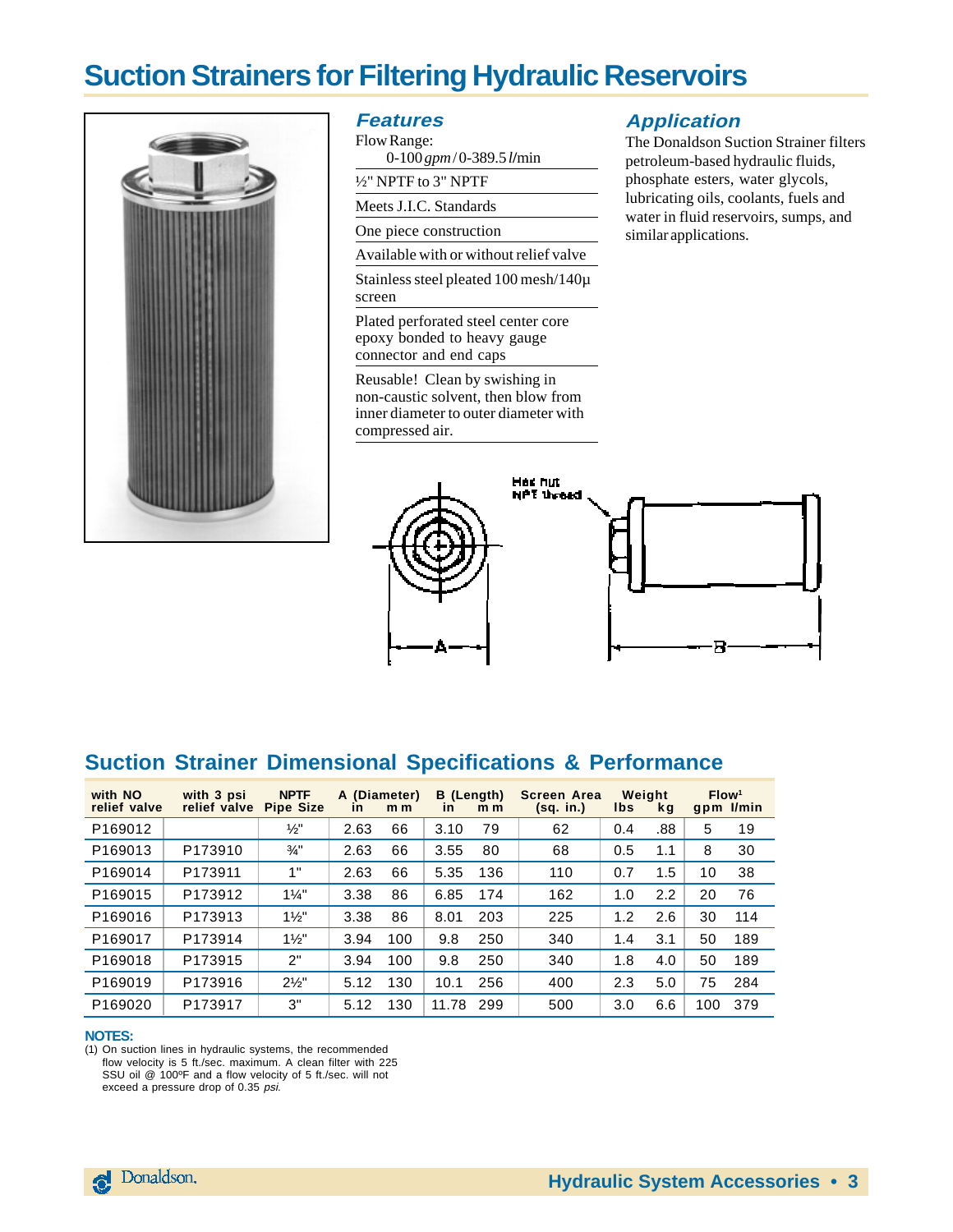## **Filler Breather Assemblies**





#### **Features**

Removable 500µ mesh strainer. (Except model P171848, which has a non-removable strainer.)

10 µ air breather/filter.

Models P171855 & P171848 include drilled flanges with attaching screws.

#### **How A Filler/Breather Cap Works**

As fluid levels rise and fall inside the reservoir, air flows in and out through the strainer and breather as shown below. The breather filter inside the cap removes contaminants as small as 10µ from the air to keep airborne contaminant from entering the fluid. The strainer removes large particles from fluid as it is added to the reservoir.



### **Filler Breather Specifications**

| <b>FLANGE SPECIFICATIONS</b> |                                              |                        |                                    | <b>FILLER BREATHER SPECIFICATIONS</b> |                                |                             |                                  |                      |                                  |  |
|------------------------------|----------------------------------------------|------------------------|------------------------------------|---------------------------------------|--------------------------------|-----------------------------|----------------------------------|----------------------|----------------------------------|--|
| Part<br><b>Number</b>        | Outer Dia.<br>m <sub>m</sub><br>$\mathsf{I}$ | No. of<br><b>Holes</b> | Hole Dia.<br>in.<br>m <sub>m</sub> | qpm                                   | <b>Flow</b><br>1 <sub>pm</sub> | <b>in</b><br>m <sub>m</sub> | в<br><i>in</i><br>m <sub>m</sub> | in<br>m <sub>m</sub> | D<br><i>in</i><br>m <sub>m</sub> |  |
| P171848                      | 2.01<br>-51                                  | 3                      | .22<br>6                           | 70                                    | 270                            | .81<br>45                   | 1.38<br>-35                      | 63<br>2.48           | -28<br>1.10                      |  |
| P171855                      | 3.31<br>84                                   | 6                      | 22<br>6                            | 124                                   | 470                            | 2.76<br>70                  | 46<br>1.81                       | 100<br>3.94          | -38<br>1.15                      |  |
| P171856                      | 3.31<br>84                                   | n/a                    | n/a                                | 124                                   | 470                            | 2.76<br>70                  | 46<br>1.81                       | 3.94<br>100          | -38<br>1.15                      |  |
| P171859                      |                                              | $n/a$ - weldable       |                                    | 124                                   | 470                            | 2.76<br>70                  | n/a                              | 180<br>7.09          | 64<br>2.50                       |  |

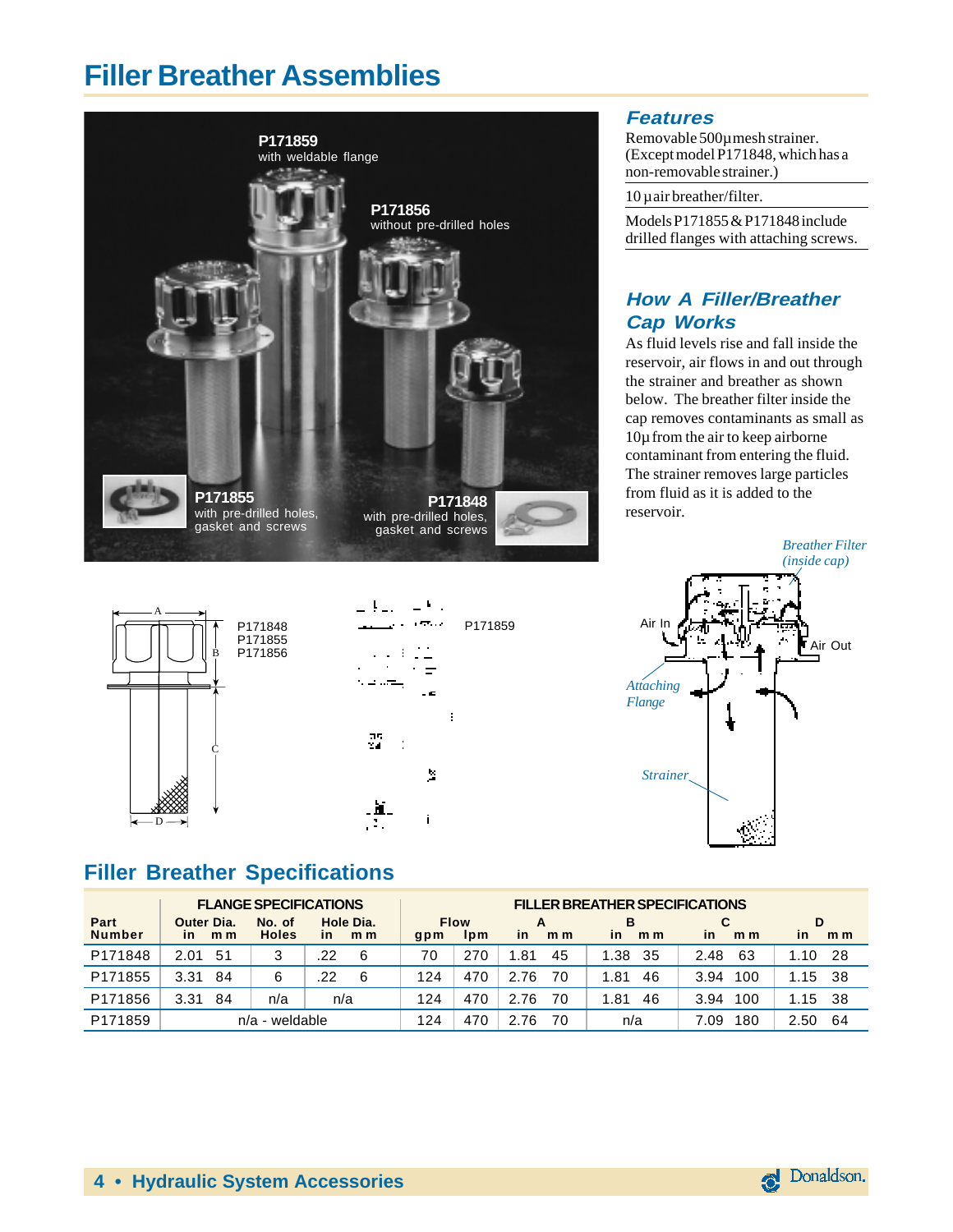## **Tank/Reservoir Level Gauges**





#### **Applications**

To accurately monitor the oil level in your tanks and reservoirs, choose Donaldson level gauges. Three models indicate oil level and temperature, 35º to 210ºF (30º to 90ºC). Two models indicate oil level only.

#### **Features**

Transparent lens material is protected by metal bar with BunaN seals.

Maximum working pressure for all models is 14.5 *psi* / 1 bar / 100 kPa for pressurized tanks.

Recommended bolt tightening torque is 10 lbs-ft, with inside nut for tightening directly on the tank.

Suggested mounting hole diameter: 11*mm* or 13*mm*.



### **Oil Level Gauge Specifications**

| Part<br><b>Number</b> | m <sub>m</sub><br>$\mathsf{in}$ | m <sub>m</sub><br><b>in</b> | m <sub>m</sub><br>in | m <sub>m</sub><br><i>in</i> | m <sub>m</sub><br><i>in</i> | m <sub>m</sub><br><i>in</i> |     | m <sub>m</sub><br><b>in</b> | in<br>m <sub>m</sub> |
|-----------------------|---------------------------------|-----------------------------|----------------------|-----------------------------|-----------------------------|-----------------------------|-----|-----------------------------|----------------------|
| P171918               | 6.22<br>1.58                    | 3.23<br>82                  | .89<br>22.5          | . 57<br>40                  | 15.5<br>.61                 | 127<br>b                    | m12 | 78<br>20                    | 1.57<br>40           |
| P171921               | 11.22 285                       | 8.23<br>209                 | .89<br>22.5          | .57<br>40                   | .61<br>15.5                 | 10<br>254                   | m12 | 78<br>20                    | .57<br>40            |



### **Oil Level/Temperature Gauge Specifications (35°- 210°F/ 30°- 90°C)**

| Part<br><b>Number</b> | m <sub>m</sub><br>in. | <b>B</b><br>in.<br>m <sub>m</sub> | C.<br>in.<br>m <sub>m</sub> | D<br>in<br>m <sub>m</sub> | E.<br>m <sub>m</sub><br>in | F.<br><i>in</i><br>m <sub>m</sub> | G   | н<br>m <sub>m</sub><br>in | m <sub>m</sub><br><b>in</b> |
|-----------------------|-----------------------|-----------------------------------|-----------------------------|---------------------------|----------------------------|-----------------------------------|-----|---------------------------|-----------------------------|
| P171913               | 107<br>4.21           | 1.22<br>- 31                      | 22.5<br>.89                 | 1.57<br>40                | 15.5<br>.61                | 76<br>3                           | m10 | 20<br>.78                 | 1.57<br>40                  |
| P171920               | 6.22<br>158           | 3.22<br>82                        | .89<br>-22.5                | .57<br>40                 | 15.5<br>.61                | 127<br>5.                         | m12 | 78<br>20                  | 1.57<br>-40                 |
|                       | P171922 11.22 285     | 8.23 209                          | .89<br>22.5                 | .57<br>40                 | .61<br>15.5                | 254<br>10                         | m12 | 20<br>78                  | 1.57<br>40                  |

**Hydraulic System Accessories • 5**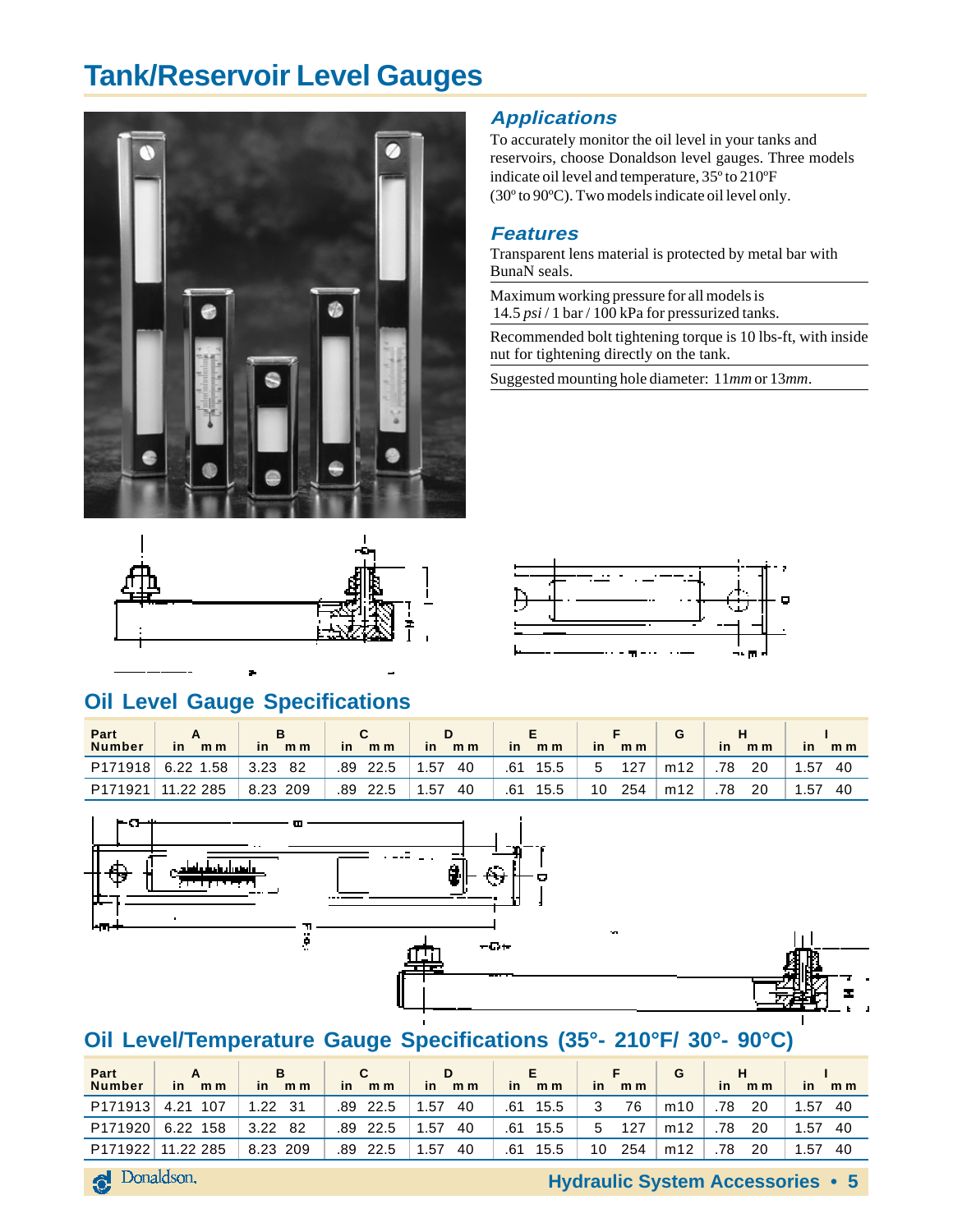## **Filter Service Indicators**

#### **Indicators for Donaldson FIK, FHK, FRK & FSK In-Tank Assemblies**



Note: All indicators have G 1/8 thread size.

#### **Pressure Gauges for Donaldson LPS04 & LPS05 Assemblies**



#### **Remote Mount Differential Gauge for Low or Medium Pressure Assemblies**



- Easy 'quick-glance' check zones: Green = filter is clean
- $Red = time to change filter$ • Maximum working pressure: 500 *psi* / 3450 kPa / 34.5 bar
- Burst pressure: Exceeds 2000 *psi* / 13,795 kPa/ 137.9 bar

| <b>Filter Bypass Rating</b> | Part No.            |
|-----------------------------|---------------------|
| 3 psi/20.7 kPa/0.2 bar      | P <sub>161778</sub> |
| 5 psi/34.5 kPa/0.3 bar      | P <sub>161779</sub> |
| 15 psi/103.5 kPa/1bar       | P <sub>161780</sub> |
| 25 psi/172.5 kPa/1.7 bar    | P <sub>162037</sub> |

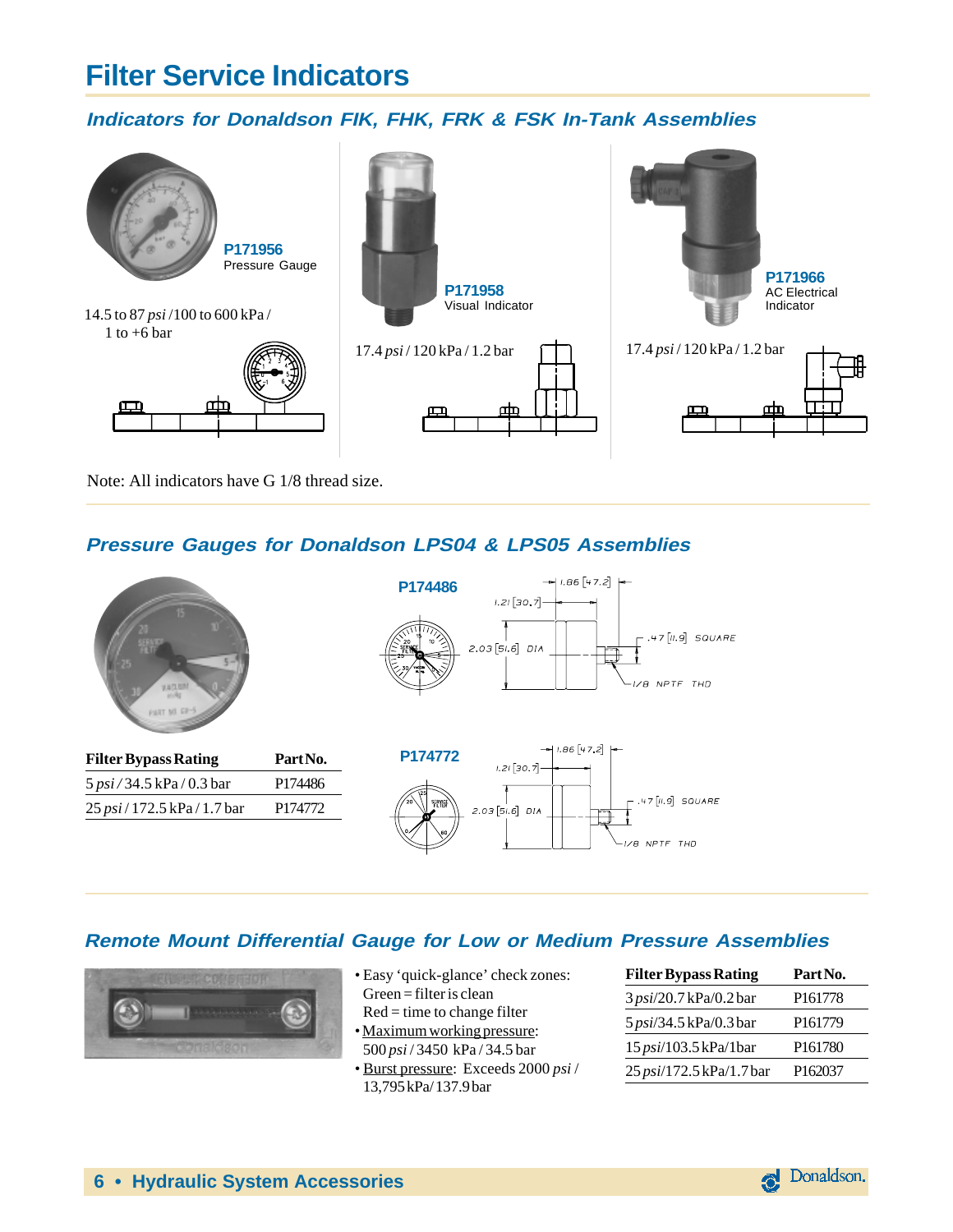## **Filter Service Indicators**



### **In-Oil Electric & Visual Indicator Specifications**

| <b>Use with Bypass</b><br>Valve Pressure of: | Indicator<br>Part No. | <b>Style</b> | <b>Description</b>                                                                                                          |  |  |  |  |  |
|----------------------------------------------|-----------------------|--------------|-----------------------------------------------------------------------------------------------------------------------------|--|--|--|--|--|
| <b>In-Oil Electric Models<sup>1</sup></b>    |                       |              |                                                                                                                             |  |  |  |  |  |
| 5 psi / 34.5 kPa                             | P163642               | A            | Single post DC. Color-coded washer:<br>black. Normally open.                                                                |  |  |  |  |  |
| 15 psi / 103 kPa                             | P163601               | A            | Single post DC. Color-coded washer: blue.<br>Normally open.                                                                 |  |  |  |  |  |
| 25 psi / 172.5 kPa                           | P163839               | A            | Single post DC. Color-coded washer: red.<br>Normally closed.                                                                |  |  |  |  |  |
| 25 psi / 172.5 kPa                           | P162400               | A            | Single post DC. Color-coded washer: green.<br>Normally open.                                                                |  |  |  |  |  |
| 25 psi / 172.5 kPa                           | P171143               | <sub>B</sub> | DC 2-wire. Cannon connector.<br>Normally open.                                                                              |  |  |  |  |  |
| 25 psi / 172.5 kPa                           | P173944               | C            | $AC/DC$ 3-wire. White wire = normally open;<br>$red = normally closed; black = common.$                                     |  |  |  |  |  |
| 50 psi / 345 kPa                             | P165194               | A            | Single post DC. Color-coded washer:<br>red/white. Normally open.                                                            |  |  |  |  |  |
| 50 psi / 345 kPa                             | P167455               | A            | Single post DC. Color-coded washer:<br>red/green. Normally closed.                                                          |  |  |  |  |  |
| 50 psi / 345 kPa                             | P171087               | B            | DC 2-wire. Packard Weatherpack connector.<br>Normally open.                                                                 |  |  |  |  |  |
| 50 psi / 345 kPa                             | P170926               | E.           | DC 2-wire. Compatible with microprocessors.<br>Normally closed. Gold contacts.                                              |  |  |  |  |  |
| 50 psi / 345 kPa                             | P173893               | F            | DC 3-wire. Compatible with microprocessors.<br>White wire $=$ normally open; red $=$ normally<br>$closed$ ; black = common. |  |  |  |  |  |
| 50 psi / 345 kPa                             | P174396               | C            | $AC/DC$ 3-wire. White wire = normally open;<br>$red = normally closed; black = common.$                                     |  |  |  |  |  |
|                                              |                       |              |                                                                                                                             |  |  |  |  |  |

#### **Visual Models (Non-Electric)2**

| 5 psi / 34.5 kPa  | P <sub>162694</sub> | D   | PSI is marked on face. |
|-------------------|---------------------|-----|------------------------|
| 15 psi / 103 kPa  | P <sub>162642</sub> | G   | PSI is marked on face. |
| 25 psi / 172. kPa | P <sub>162696</sub> | G   | PSI is marked on face. |
| 50 psi / 345 kPa  | P <sub>167580</sub> | G   | PSI is marked on face. |
| n/a               | P165984             | n/a | <b>Blank Plate</b>     |

#### **Notes**

(1)All electric models have maximum operating temperature of 250°F/ 114°C. (2)All non-electric models have maximum operating temperature of 180°F/ 82°C.

#### **Electrical Schematics**

**Style A: Single Post DC Indicator (Maximum: 200 mA DC @ 30 VDC)**



#### **Style B: DC 2-Wire Indicator (Maximum: 200 mA DC @ 30 VDC)**



**Indicator (Maximum: 100 mA DC @ 30 VDC)**